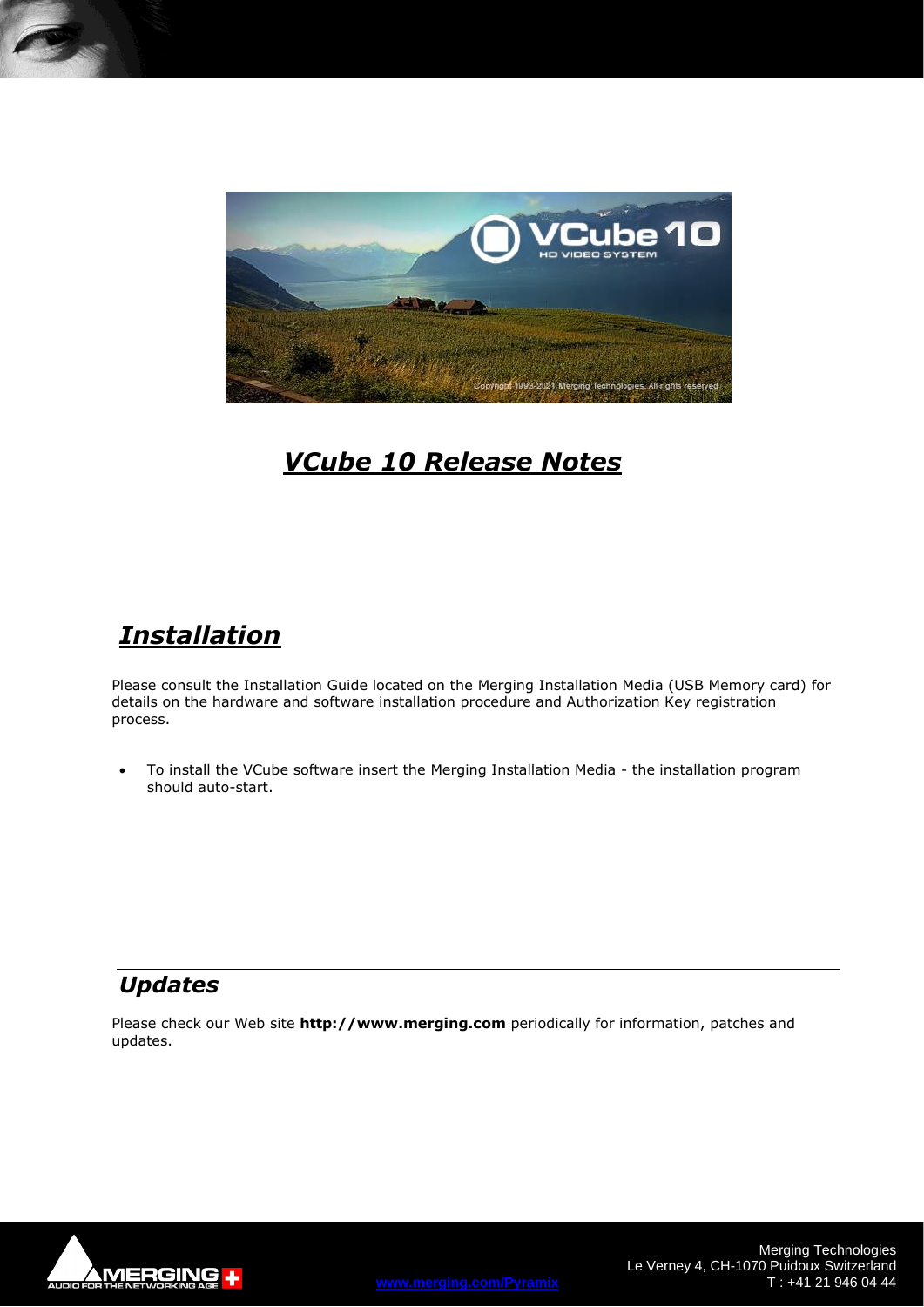### **Installation:**

- **VCube 10 Installation guide is based on the VCube v9.0 Guide (for the beta cycle)** [https://www.merging.com/uploads/assets/Installers/beta/JANUS\\_X.0\\_Beta2/VCube\\_v9.0.1\\_Beta2](https://www.merging.com/uploads/assets/Installers/beta/JANUS_X.0_Beta2/VCube_v9.0.1_Beta2/VCube_9_Installation_Guide.pdf) [/VCube\\_9\\_Installation\\_Guide.pdf](https://www.merging.com/uploads/assets/Installers/beta/JANUS_X.0_Beta2/VCube_v9.0.1_Beta2/VCube_9_Installation_Guide.pdf)
- VCube v10 officially supported under Windows 10 64 bit *Note: VCube v10 not officially supported under Windows 7 – 64.*
- VCube 10 runs the v9 keys for the duration of the beta cycle
- For recommended VCube configuration refer to our page here: <http://www.merging.com/support/pc-config>
- Pyramix 14 can be installed along with VCube 10

### **V10 Features:**

VCube 10 is supported under the following Windows 64bit versions.

- VCube 10 is supported under the following Windows 64bit versions.
- Windows 10: Anniversary (1607)
- Windows 10: Creator (1703)
- Windows 10: Fall Creator (1709)
- Windows 10: Spring Creator (1803)
- Windows 10: October 2018 update (1809)
- Windows 10: May 2019 update (1903)
- Windows 10: With the Meltdown and Spectre updates
- Windows 10: With the Zombieload updates (Microarchitectural Data Sampling released May 14, 2019)
- Windows 10: November 2019 Update (1909) supported as of VCube v9 (RTX64 3.7)
- Windows 10: May 2020 Update (2004) supported as of VCube 9.0.6 HotFix (with RTX64 3.7.4)
- Windows 10: October 2020 Update (20H2) supported as of VCube 9.0.6 HotFix (with RTX64 3.7.4)
- Windows 10: May 2021 update 21H1 supported as of VCube 9.0.6 HotFix (with RTX64 3.7.4)
- Windows 10: November 2022 update 21H2 supported as of VCube 10.0.3 HotFix 2 (with RTX64 3.7.4)

Warning: VCube 10 is no longer supported on Windows 7

### **Cloud based security available (dongle-less)**

A new Cloud security has been implemented for new users needing to run Pyramix, Ovation or VCube without a Merging SafeNet Dongle.

*Note: SafeNet keys cannot be transferred to this Cloud security model for a chosen release. This process can only be done for now at the Upgrade stage.*

QLM activation/deactivation <https://confluence.merging.com/pages/viewpage.action?pageId=65437899>

QLM SelfHelp Tool <https://confluence.merging.com/pages/viewpage.action?pageId=65437985>

MTSecurity troubleshooting <https://confluence.merging.com/pages/viewpage.action?pageId=65437939>

QLM FAQ <https://confluence.merging.com/pages/viewpage.action?pageId=65437961>

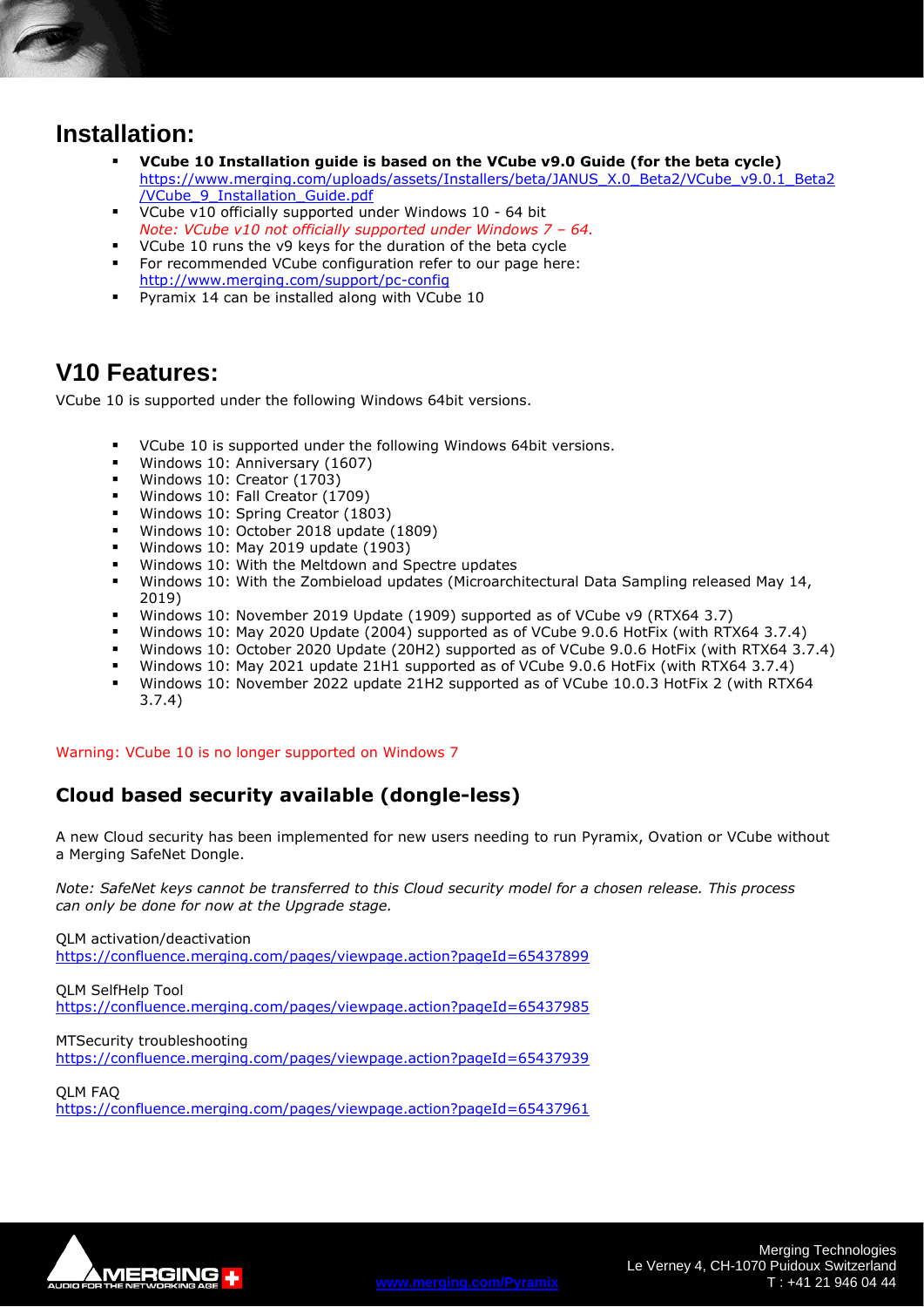### **Improvements:**

Improvements to the VCube Video preview Display

## **Product Change**

- AJA (KONA Lhi) not supported as of VCube 7.0 on Windows 10, for users on Windows 7 will have support but no further development or maintenance.
- The Decklink 8K Extreme Pro is not supported above 4K DCI / 25 fps

## **Fixed in v10 HotFix**

- VCube v10.0.3 HotFix 2 is in sync with the Pyramix 14.0.3 HotFix 2, for users running VCube and Pyramix on the same system.
- VCube v10.0.2 HotFix 1 is in sync with the Pyramix 14.0.2 HotFix 1, for users running VCube and Pyramix on the same system.

# **Fixed Bugs in v10**

.

- **•** VCube 10 runs on the version 9 keys for the duration of the beta cycle<br>•  $VCIIB71-6$  Fixed  $VCIIB720$  crashes after stopping playback with BMD (during
- VCUB71-6. Fixed. VCube crashes after stopping playback with BMD (due to their driver v11.X)

## **Technical Notes:**

- VCube not supported on Core2Duo. Minimum requirement is a QuadCore.
- VCube 10 is supported under Windows 10 (64bit), but not supported officially under Windows 7 (64bit)
- VCube Known issues: <https://confluence.merging.com/pages/viewpage.action?pageId=41713706>

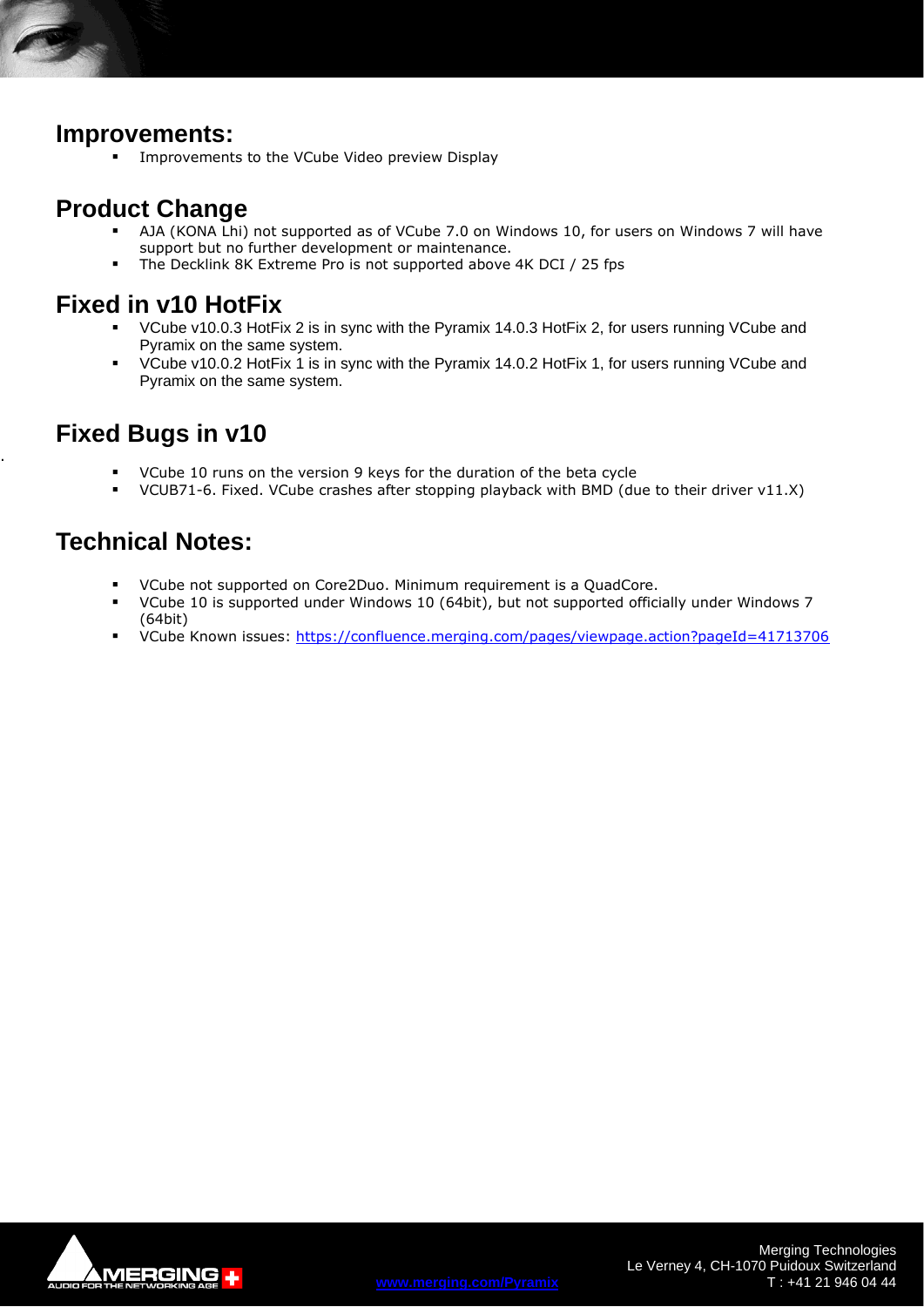### Blackmagic design Video Cards Support Configuration:

As of VCube 5.1, Merging now supports Blackmagic design Video Cards thru the DeckLink SDK. This covers DeckLink, UltraStudio and Intensity product lines. Decklink Studio 4K, Decklink 4K Extreme and Decklink 4K Pro have been validated. The DeckLink Studio monitor is known to working but has no Video reference to ensure genlock.

#### *Note: The Decklink 8K Extreme Pro is not supported above 4K DCI / 25 fps*

Blackmagic design installer recommended versions is 10.11.X and v11.X is supported as of VCube 9. Known issue: The Settings panel must be opened under Windows.

#### **Installation/Setup:**

- 1. Go to <http://www.blackmagicdesign.com/support>
- 2. Follow the 3 easy steps to select a product (in this example, DeckLink Studio 4K on Windows)

| <b>Support Center</b>                                     |                       |    |                             |  |
|-----------------------------------------------------------|-----------------------|----|-----------------------------|--|
| Select your product in 3 easy steps<br>Host Computer Type | <b>Product Series</b> |    | Product                     |  |
| Mac OS X                                                  | DeckLink              | ۷. | DeckLink Studio 4K          |  |
| $\odot$ Linux                                             |                       |    | Include Legacy              |  |
| · Windows                                                 |                       |    | <b>STATISTICS INSTALLED</b> |  |

#### 3. Download the Desktop Video package.



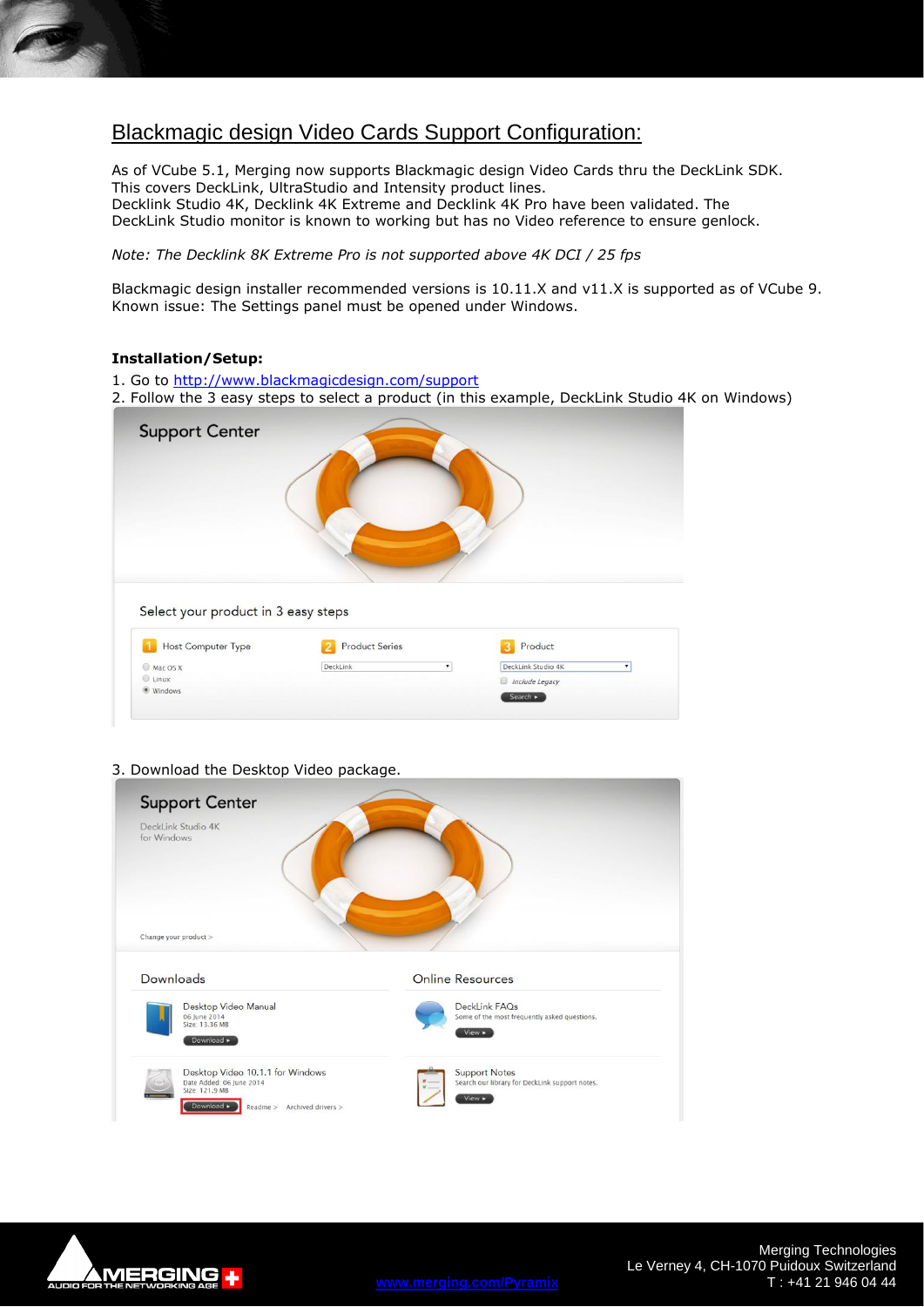#### 4. Register and Download your Software:

*Note: you don't have to register to download the Desktop Video package. Just press "Download now" to get the package download started.*

| <b>Product Information</b>                    |                                                                              |                                                           | Owner Information                                                        |  |
|-----------------------------------------------|------------------------------------------------------------------------------|-----------------------------------------------------------|--------------------------------------------------------------------------|--|
| Product model<br><b>Host Computer Type</b>    | DeckLink Studio 4K<br><b>Windows XP</b><br><b>Windows Vista</b><br>Windows 7 | <b>First Name</b><br><b>Last Name</b><br>Company<br>Email | <b>First Name</b><br><b>Last Name</b><br>Company<br>youremail@domain.com |  |
| <b>Serial</b><br>How do you use this product? | Find serial number ><br>Serial                                               | <b>Phone Number</b><br>Country<br>City                    | <b>Phone Number</b><br><b>United States</b><br>۰.<br>City                |  |
|                                               |                                                                              | <b>State</b>                                              | State                                                                    |  |
| What features should we urgently add?         |                                                                              |                                                           |                                                                          |  |
|                                               |                                                                              | Register & Download ><br><b>OR</b>                        |                                                                          |  |

- 5. Once downloaded, un-zip the package.
- 6. Run the DesktopVideo\_x.x.x.msi installer and follow the specific instructions.
- 7. Restart your system once the installation is completed.

#### **Behavior description** *Enable Blackmagic design video I/O in VCube.*

- 1. Start VCube.
- 2. Prompt the Video I/O setting tab (SHIFT-ALT-P).
- 4. From the drop down menu select "Blackmagic design" and enable the card

| Video I/O                                           |                                          |  |
|-----------------------------------------------------|------------------------------------------|--|
|                                                     |                                          |  |
| Plug-in                                             |                                          |  |
| Enable                                              | Blackmagic design<br>Blackmagic design   |  |
| Company:<br>Product:<br>Serial:<br>Product Version: | Xenarson<br>Xena <sub>2</sub><br>Xena HS |  |
| Description:                                        | DeckLink SDK                             |  |
|                                                     |                                          |  |
|                                                     |                                          |  |
|                                                     |                                          |  |

The Video I/O Plug-in tab gets populated. Depending on options and card properties, you'll get access to the following options:

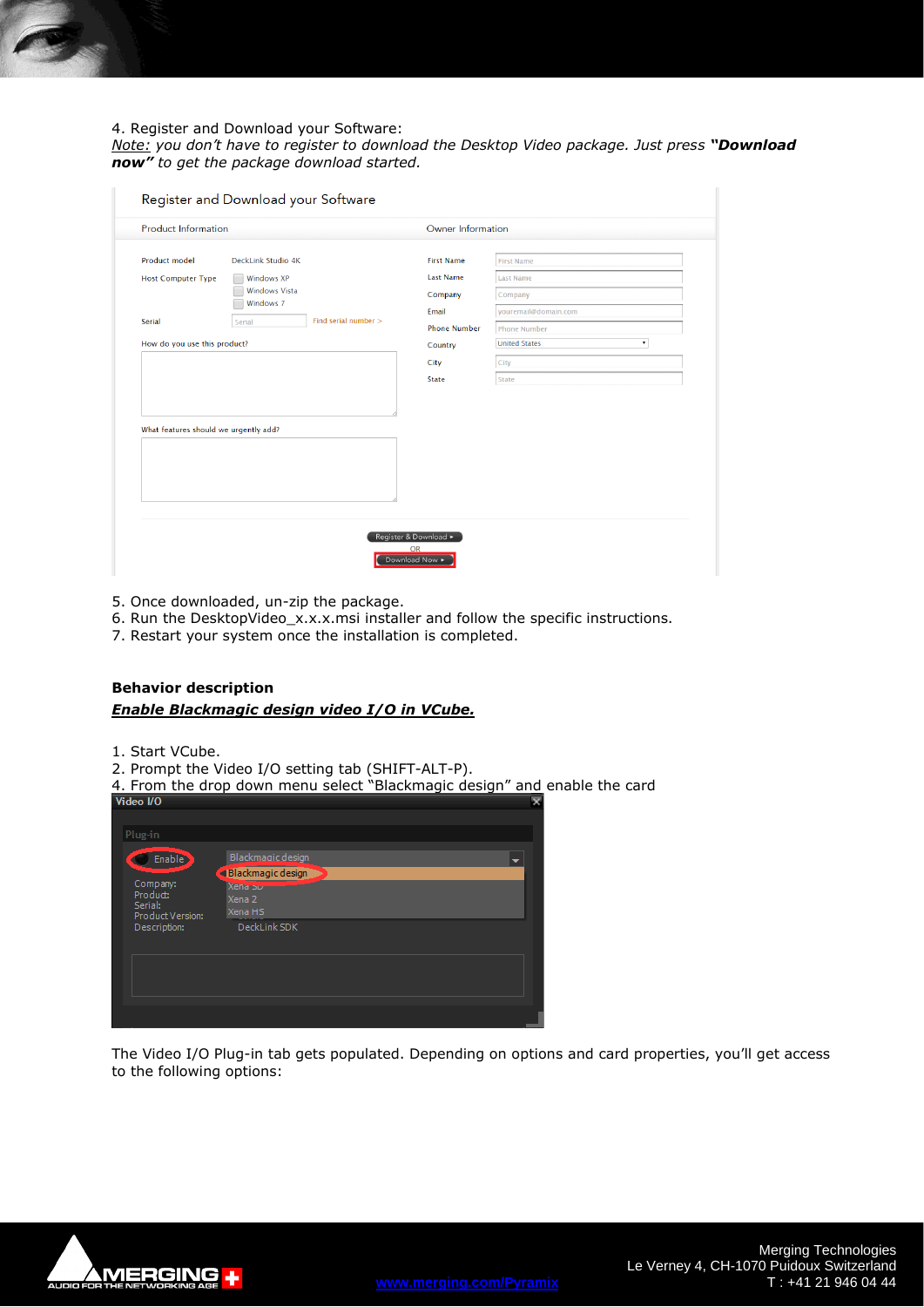| Video I/O<br>≍                                                             | <b>Ω∠₩⊠⋤⋧</b> ⋵⋓⊶⋢▦⋁+⊙                                           |    |  |
|----------------------------------------------------------------------------|------------------------------------------------------------------|----|--|
| Plug-in                                                                    |                                                                  |    |  |
| Enable                                                                     | Blackmagic design                                                |    |  |
| Company:<br>Product:<br>Serial:<br><b>Product Version:</b><br>Description: | Blackmagic design<br>Blackmagic design<br>10.1.1<br>DeckLink SDK |    |  |
| Hardware                                                                   |                                                                  |    |  |
| Board                                                                      | DeckLink Studio 4K                                               | -  |  |
| Video Engine                                                               |                                                                  |    |  |
| Format                                                                     | HD 1080i 50                                                      | ▼  |  |
| Reference                                                                  | Locked                                                           |    |  |
| 1080p Mode                                                                 | progressive (1080p)                                              | ÷  |  |
| Input Video & Reference                                                    |                                                                  |    |  |
| Video Input                                                                | <b>SDI</b>                                                       | ▼  |  |
| <b>Input Format</b>                                                        | Unknown                                                          |    |  |
| Audio Output Selection                                                     |                                                                  |    |  |
| Audio Output                                                               | 2 Analog, 6 AES                                                  | ÷. |  |
| Audio Input Selection                                                      |                                                                  |    |  |
| Audio Input                                                                | Embedded                                                         | ÷  |  |
|                                                                            | Open Control Panel                                               |    |  |
|                                                                            |                                                                  |    |  |

#### **Hardware**

If several Blackmagic design cards are installed, you can select the one you control from the Board dropdown.

#### **Video Engine**

Format: Choose video format / resolution. HD formats will require the proper keys.

Reference: Indicator of the video reference. Note: Some cards might not support this

1080p mode: Segmented frame mode; Progressive or segmented (for VTR supporting Interleave).

*Note: We recommend users to use the VCube quick SD (ALT+F5) and quick HD settings (ALT+F6) in order to automatically configure the format and 1080p mode.*

#### **Input Video & Reference**

Video Input: Only valid for some Blackmagic cards supporting input. Note that this option is only available for VCube SE users. Allows users to select video input source (connector); Choices can vary from; SDI, HDMI, Component, Composite, S-Video

Input Format: Only available on some Blackmagic cards. Indicates the input video format. Only active when in record Mode.

#### **Audio Output Selection**